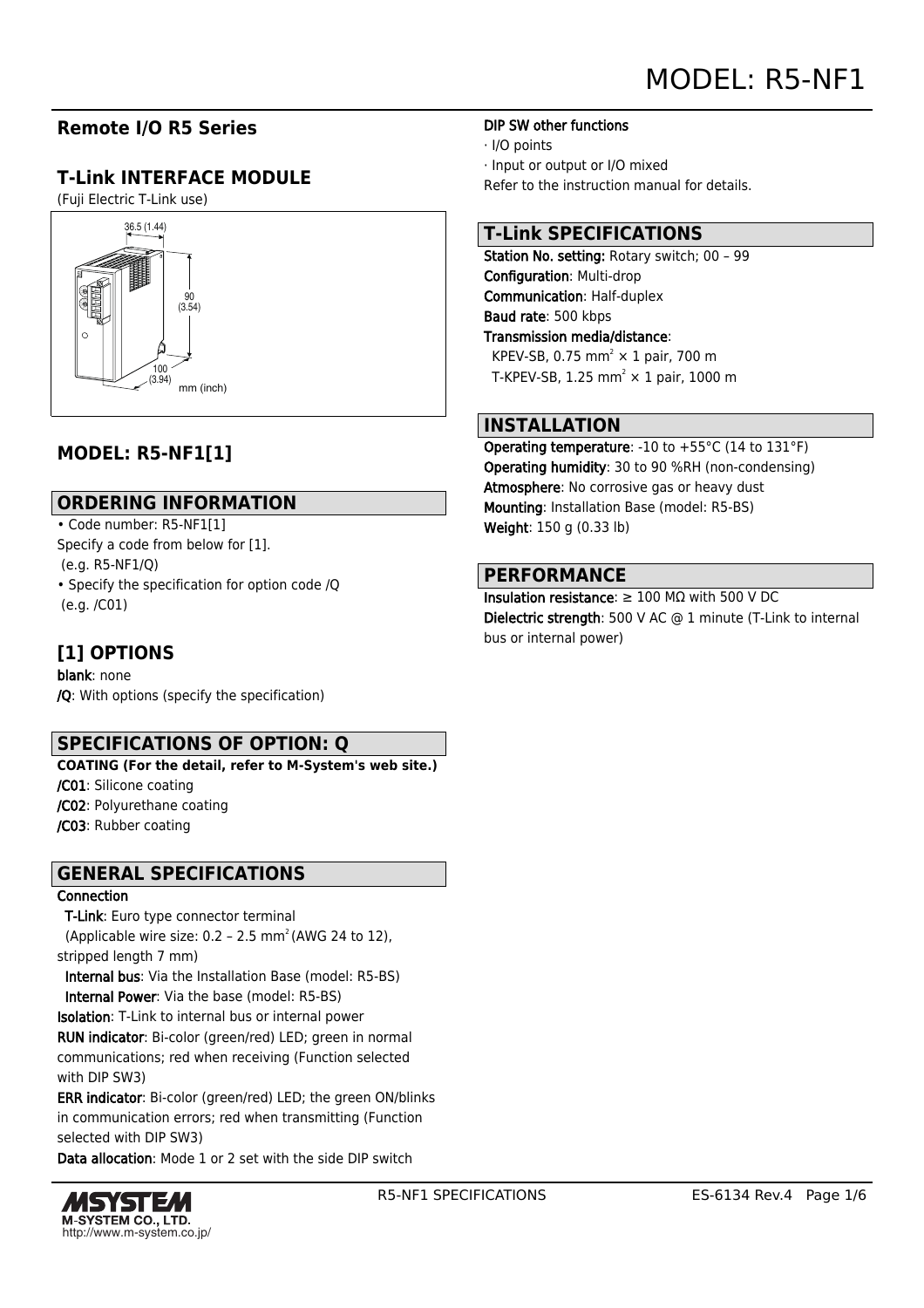# MODEL: R5-NF1



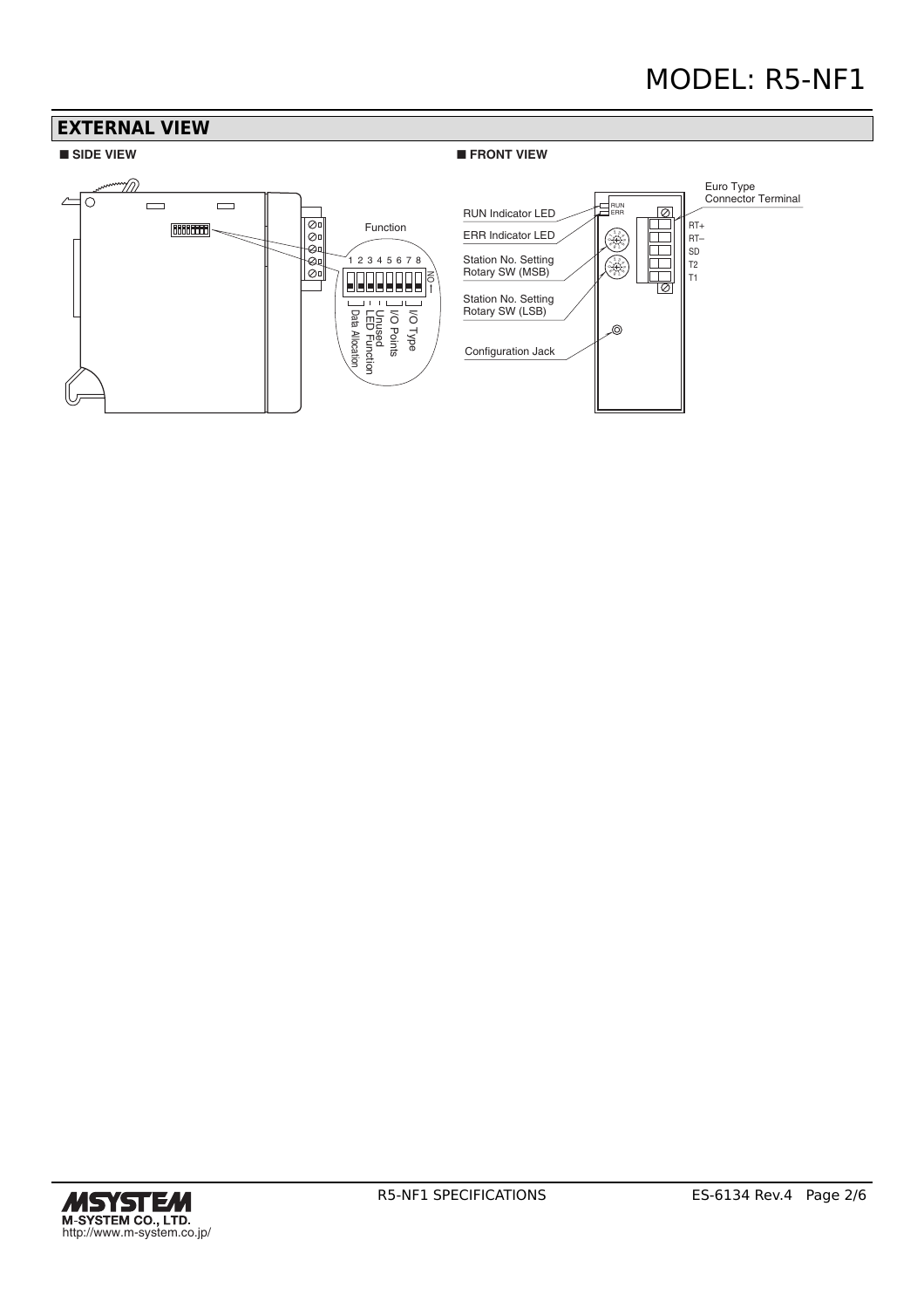Input

Output

#### **TRANSMISSION DATA DESCRIPTIONS**

The DIP SW located at the side of the module switches the unit's data allocation mode.

The Data Allocation Mode 1 is used when all analog I/O modules are single-channel types. In this mode, one (1) word is assigned for one I/O module. The second channel on the dual-channel modules cannot be used.

The Data Allocation Mode 2 is used when one or more analog I/O modules are dual-channel types. In this mode, two (2) words are assigned for one I/O module regardless of whether the second word area is required or not. For example, discrete I/O modules require only one (1) word, but two (2) words are automatically assigned to these modules.

#### **DATA ALLOCATION MODE 1**



Assigned No. of Input Output I/O Modules I/O Points Modules Modules Only Modules Only Mixed Modules Only 4 4 4 4 2 + 2 8 8 8 8 4 + 4 16 | 16 | 16 | 8 + 8 64 Not selectable

Total number of modules equal the assigned I/O points with Data Allocation Mode 1. I/O modules can be allocated from I/O Module Slot No. 1.

When I/O signals are to be mixed, the former half slots are assigned to the inputs and the latter half are to the outputs. For example, if you have selected '8' I/O points and 'mixed' I/O type, the inputs must be located among I/O Module Slot No. 1 through 4, and the output among No. 5 through 8.

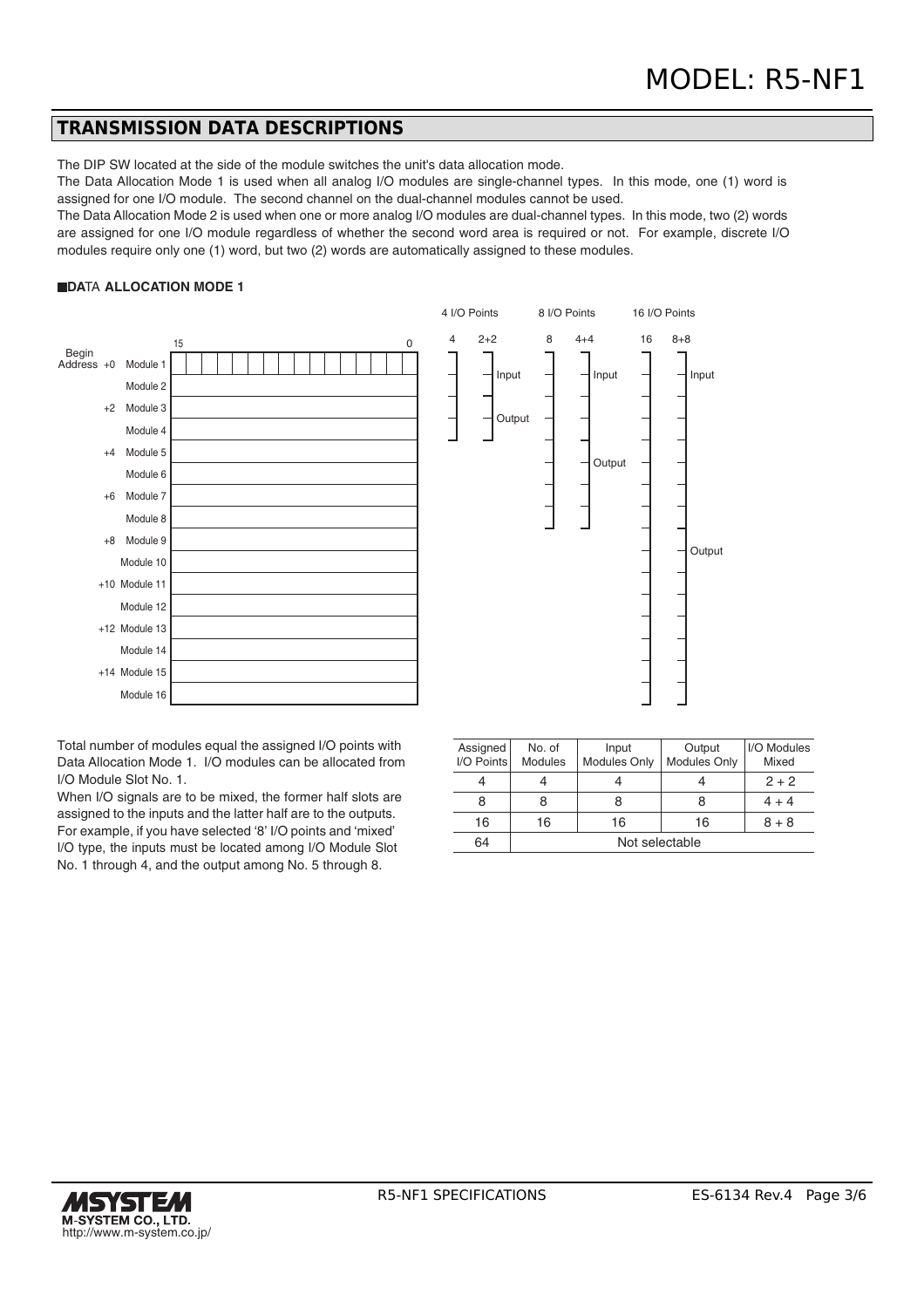# MODEL: R5-NF1



 **DATA ALLOCATION MODE 2**

Total number of I/O modules are half the assigned I/O points with Data Allocation Mode 2. I/O modules can be allocated from I/O Module Slot No. 1.

When I/O signals are to be mixed, the former half slots are assigned to the inputs and the latter half are to the outputs. For example, if you have selected '8' I/O points and 'mixed' I/ O type, the inputs must be located among I/O Module Slot No. 1 through 2, and the output among No. 3 through 4.

| Assigned<br>I/O Points | No. of<br>Modules | Input<br><b>Modules Only</b> | Output<br><b>Modules Only</b> | I/O Modules<br>Mixed |
|------------------------|-------------------|------------------------------|-------------------------------|----------------------|
|                        | 2                 |                              |                               | $2 + 2$              |
|                        |                   |                              |                               | $4 + 4$              |
| 16                     | 8                 | 16                           | 16                            | $8 + 8$              |
| 64                     | 16                | 32                           | 32                            | $32 + 32$            |

With 64 I/O points assigned, the latter half (32 points) is not used with 'Input Modules Only' or 'Output Modules Only' type, even though these areas are reserved in the PLC's data area.

With '64 I/O points' assigned and 'I/O Modules Mixed' type, the former 32 points (32 words) are assigned to the input and the latter 32 points (32 words) are to the outputs. Only with this setting, I/O modules can be mixed and located in any slots.

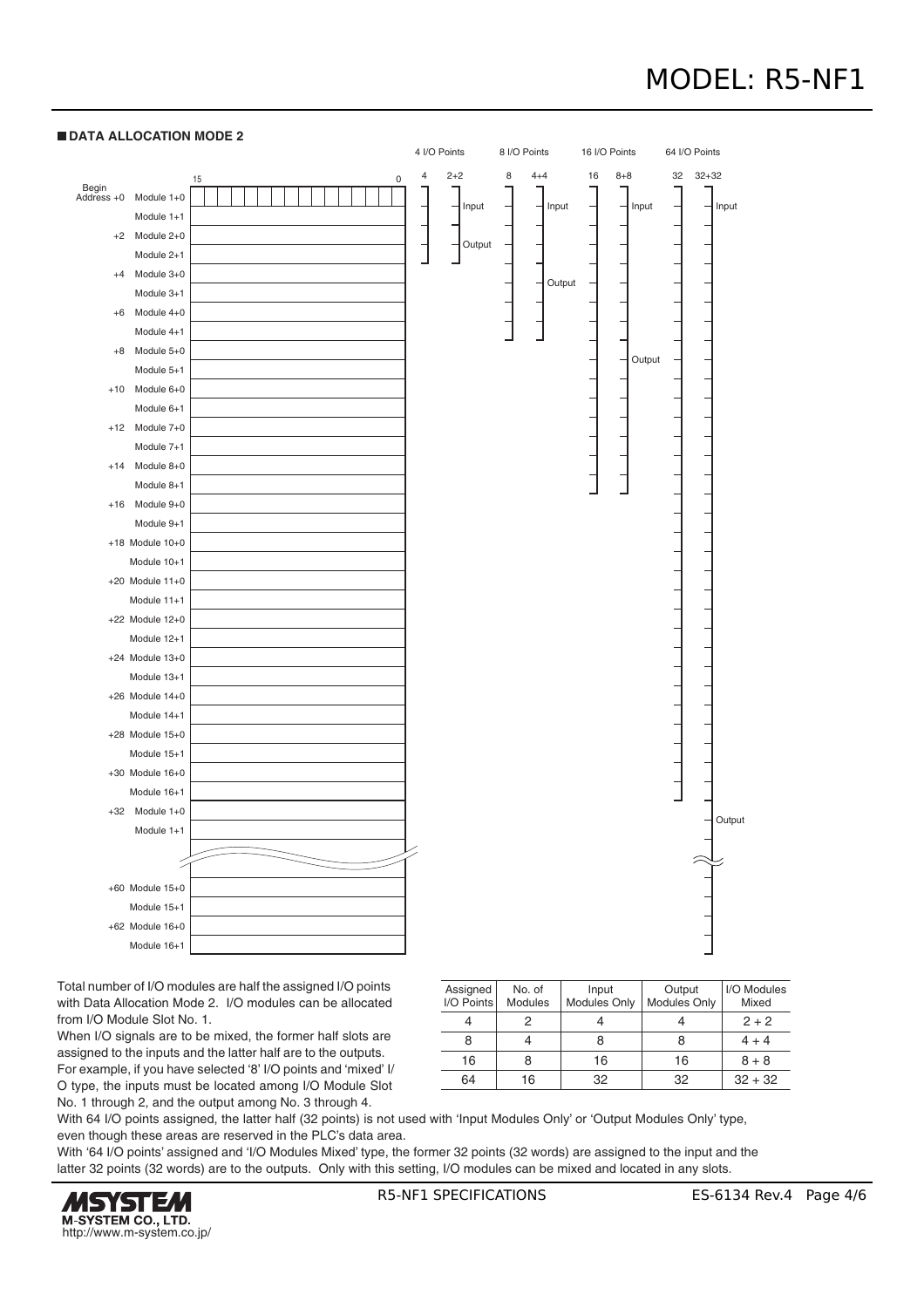#### **I/O DATA DESCRIPTIONS**

The data allocations for typical I/O modules are shown below.

Refer to the manual for each module for detailed data allocations.

#### **■ANALOG 16 BITS DATA**

0 to 100% of the selected I/O range is converted into 0 to 10000 (binary).

With °C or Kelvin temperature unit, raw data is multiplied by 10. For example, 25.5°C is converted into 255.

With °F temperature unit, the integer section of raw data is directly converted into the data. For example, 135.4°F is converted into 135.

Negative values are represented in 2's complements.





#### **EXTERNAL DIMENSIONS unit: mm (inch)**